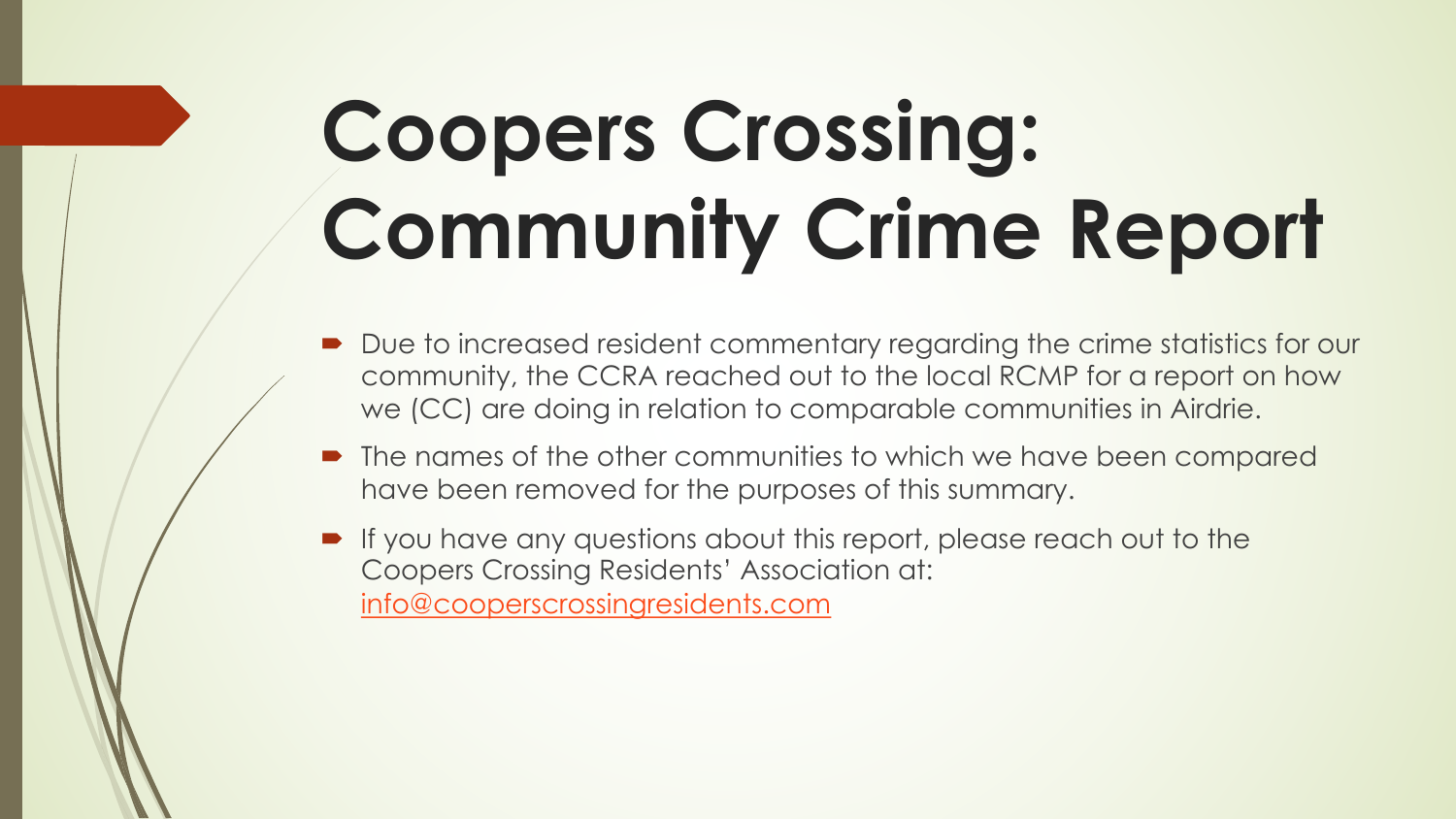#### Coopers Crossing was assessed against two comparable communities in the City of Airdrie.

**# of Occurrences**



Compared to these other communities, Coopers Crossing only accounted for **22%** of the 1830 total RCMP-noted occurrences across the 3 communities.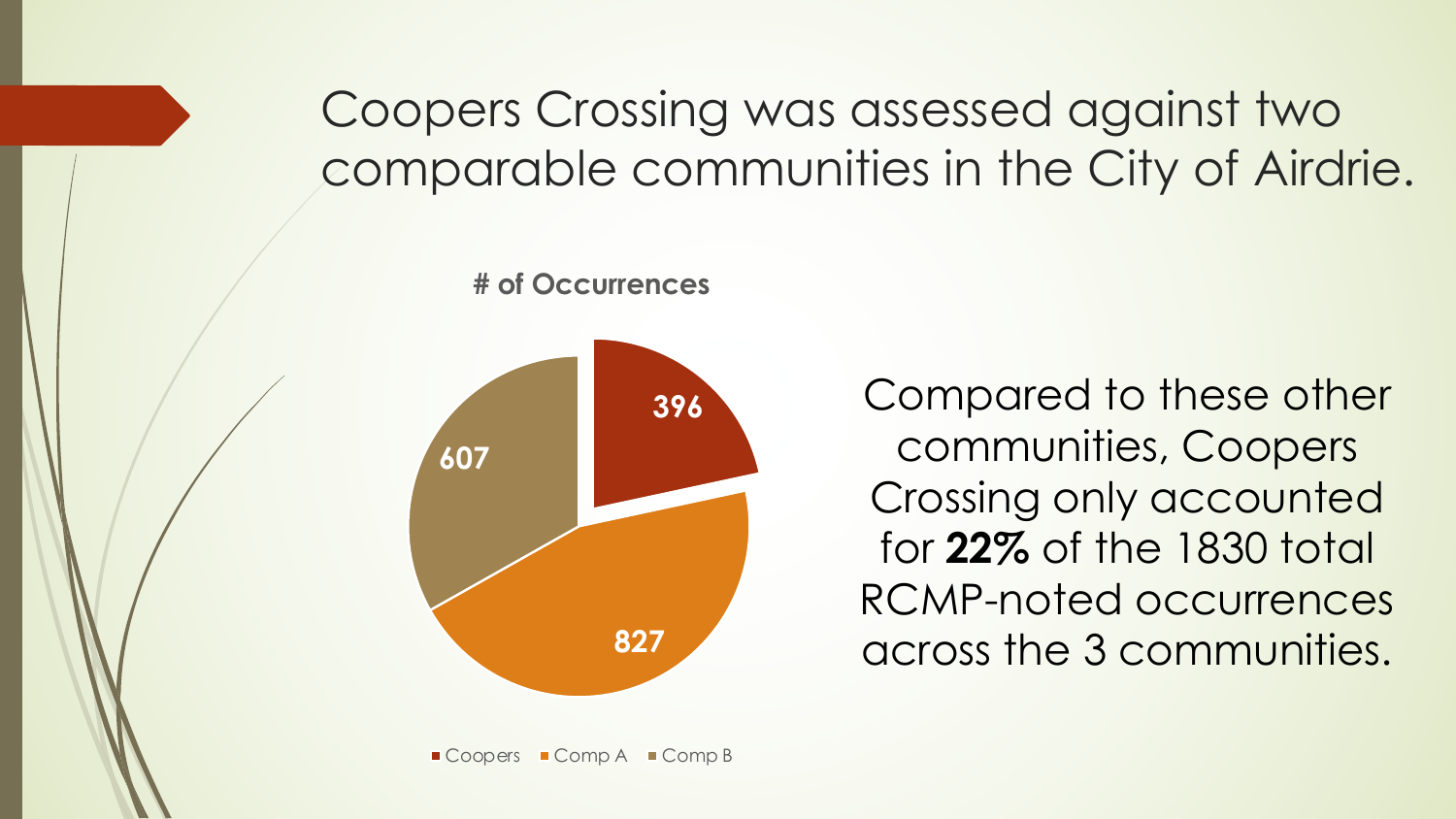## Types of Occurrences

#### **Per the RCMP report:**

- Top 10 occurrence types account for 56% of the total number of occurrences (1830). **None of the top 10 occurrence types were criminal code occurrences.** Rather:
	- 4 of the top 10 are traffic enforcement (pro-active policing) occurrences; and
	- ´ 6 of the top 10 were related to requests for police service related to non- criminal activities.
- **Although generally lower overall, there were significantly more** Suspicious Person/Vehicle/Property occurrences in Coopers Crossing than the other atoms. This may be indicative of a more vigilant community.

**Additionally, year-over-year for January and February 2020 vs 2021, Coopers Crossing has seen a decrease in the number of occurrences reported to the RCMP.**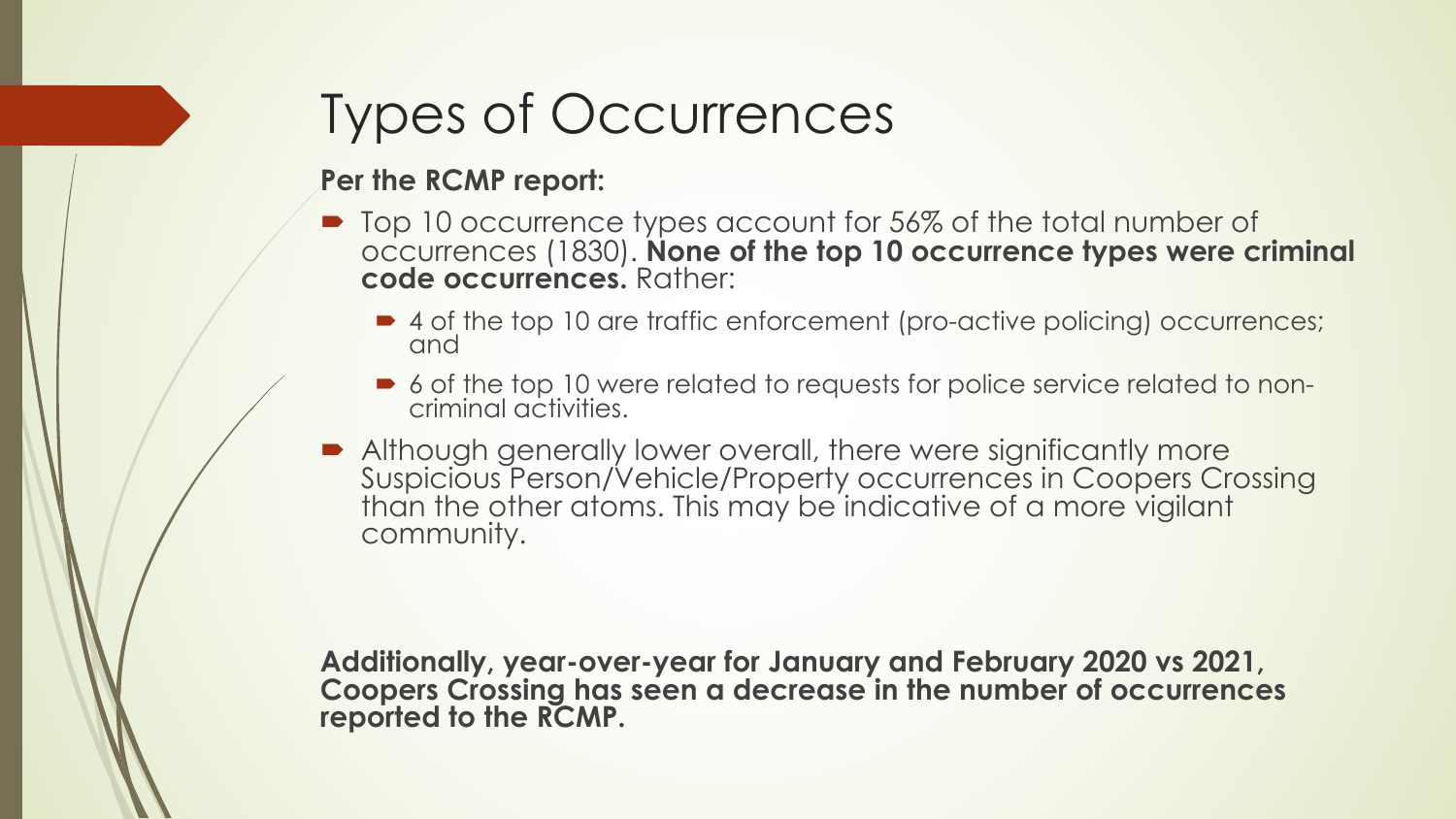### Top 10 Occurrences Total

| <b>Top 10 Occurrence Types by Atom</b>                                    | Comp<br>В | <b>Coopers</b> | Comp<br>A | <b>Grand Total</b> | % of Overall<br><b>Total (1830)</b> |
|---------------------------------------------------------------------------|-----------|----------------|-----------|--------------------|-------------------------------------|
| Moving Traffic - Speeding Violations - Provincial/Territorial             | 75        | 13             | 108       | 196                | 11%                                 |
| Moving Traffic - Intersection Related Violations - Provincial/Territorial | 20        |                | 110       | 138                | 8%                                  |
| Municipal Bylaws - Other                                                  | 47        | 24             | 60        | 131                | 7%                                  |
| Suspicious Person/Vehicle/Property                                        | 39        | 52             | 37        | 128                | 7%                                  |
| Other Moving Traffic Violations - Provincial/Territorial                  | 69        | 12             | 42        | 123                | 7%                                  |
| Assistance to General Public                                              | 26        | 18             | 38        | 82                 | 4%                                  |
| Mental Health Act - Other Activities (FIP)                                | 13        | 13             | 39        | 65                 | 4%                                  |
| Breach of Peace                                                           | 17        | 10             | 30        | 57                 | 3%                                  |
| Other Non-Moving Traffic - Provincial/Territorial                         | 17        | 11             | 23        | 51                 | 3%                                  |
| Wellbeing Check                                                           | 21        |                | 21        | 45                 | 2%                                  |
| Sub Total                                                                 | 344       | 164            | 508       | 1016               | 56%                                 |

**Note**: none of the top 10 occurrences were criminal code occurrences.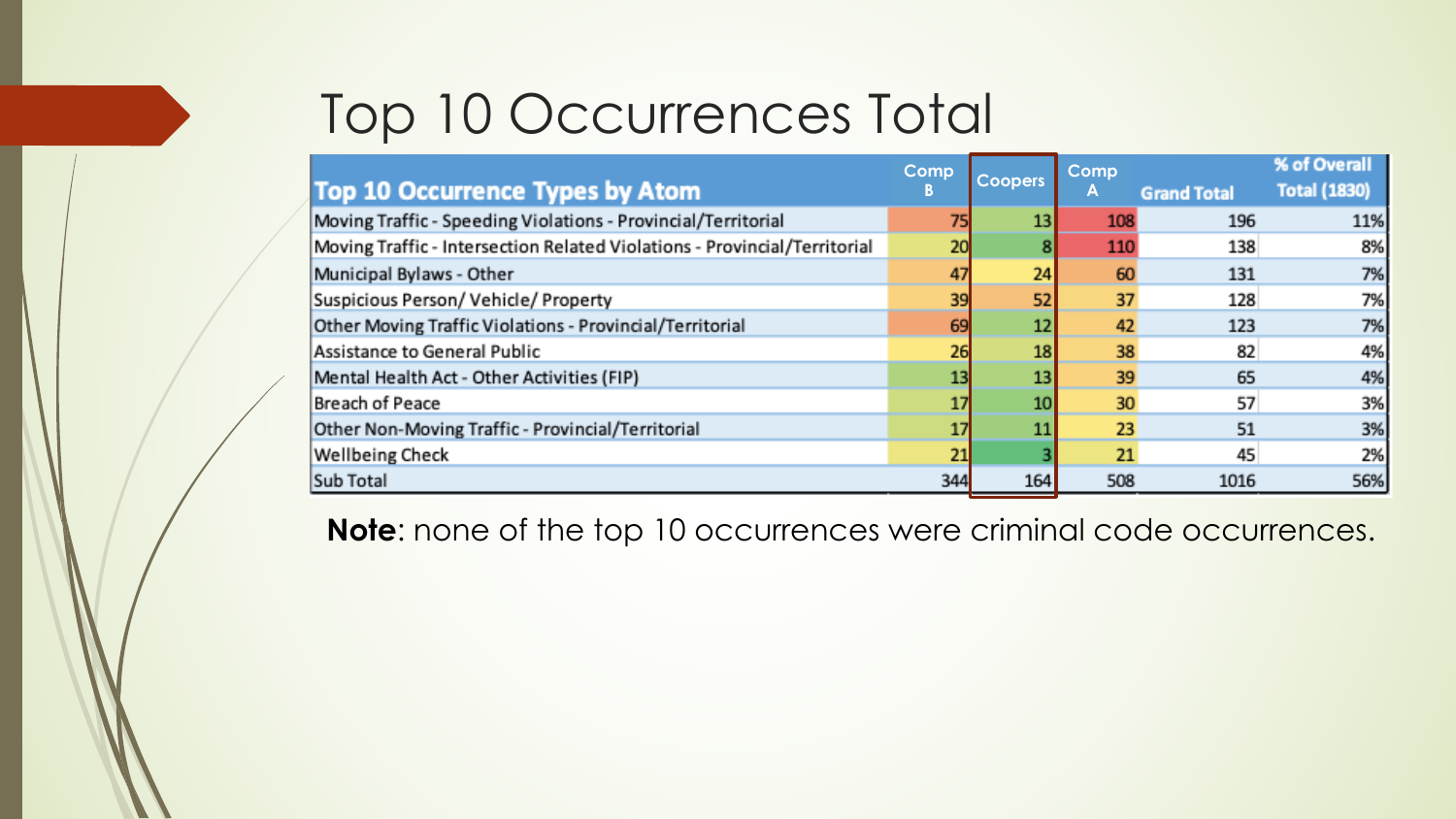#### Criminal Code Occurrences

- While criminal code offenses were generally lower overall compared to the comparable communities, there were significantly more general theft occurrences in Coopers Crossing. These thefts (16 occurrences) included:
	- 3 were deemed to be unfounded (determined by police that no theft actually occurred)
	- 7 were related to thefts from commercial businesses at 401 Coopers boulevards SW;
	- 3 were related to thefts of construction materials from new building sites;
	- 1 was related to theft of property from a residence after a teenager had a party;
	- 1 was a domestic conflict related theft; and
	- 1 was the theft of a City of Airdrie recycling bin

| Top 10 Criminal Code Occurrence Types by Atom                             | Comp<br>D | <b>Coopers</b> | Comp | % of Overall       |                     |
|---------------------------------------------------------------------------|-----------|----------------|------|--------------------|---------------------|
|                                                                           |           |                | A    | <b>Grand Total</b> | <b>Total (1830)</b> |
| Mischief - Obstruct enjoyment of property 430(3)&(4) CC                   | 14        | 14             | 13   | 41                 | 2%                  |
| Theft under or equal to \$5000 From a motor vehicle 334(b) CC             |           | 12             | 14   | 34                 | 2%                  |
| Assault 266 CC (FIP)                                                      | 11        |                | 15   | 33                 | 2%                  |
| Mischief - Damage to property 430(3)&(4) CC                               | 10        |                | 14   | 32                 | 2%                  |
| Disturbing the peace/Causing a disturbance 175(1) CC                      |           | 11             | 13   | 32                 | 2%                  |
| Other theft under \$5000 334(b) CC                                        |           | 16             |      | 29                 | 2%                  |
| Uttering threats against a person 264.1(1)(a) CC (FIP)                    |           |                | 17   | 29                 | 2%                  |
| Break and Enter - Residence 348(1) CC (FIP)                               | 14        |                |      | 25                 | 1%                  |
| Fraud (money/property/security) less than or equal to \$5000 380(1)(b) CC | 12        |                | 10   | 25                 | 1%                  |
| Harassing communications 372(3) CC                                        | 11        |                | q    | 24                 | 1%                  |
| Sub Total                                                                 | 100       | 87             | 117  | 304                | 17%                 |